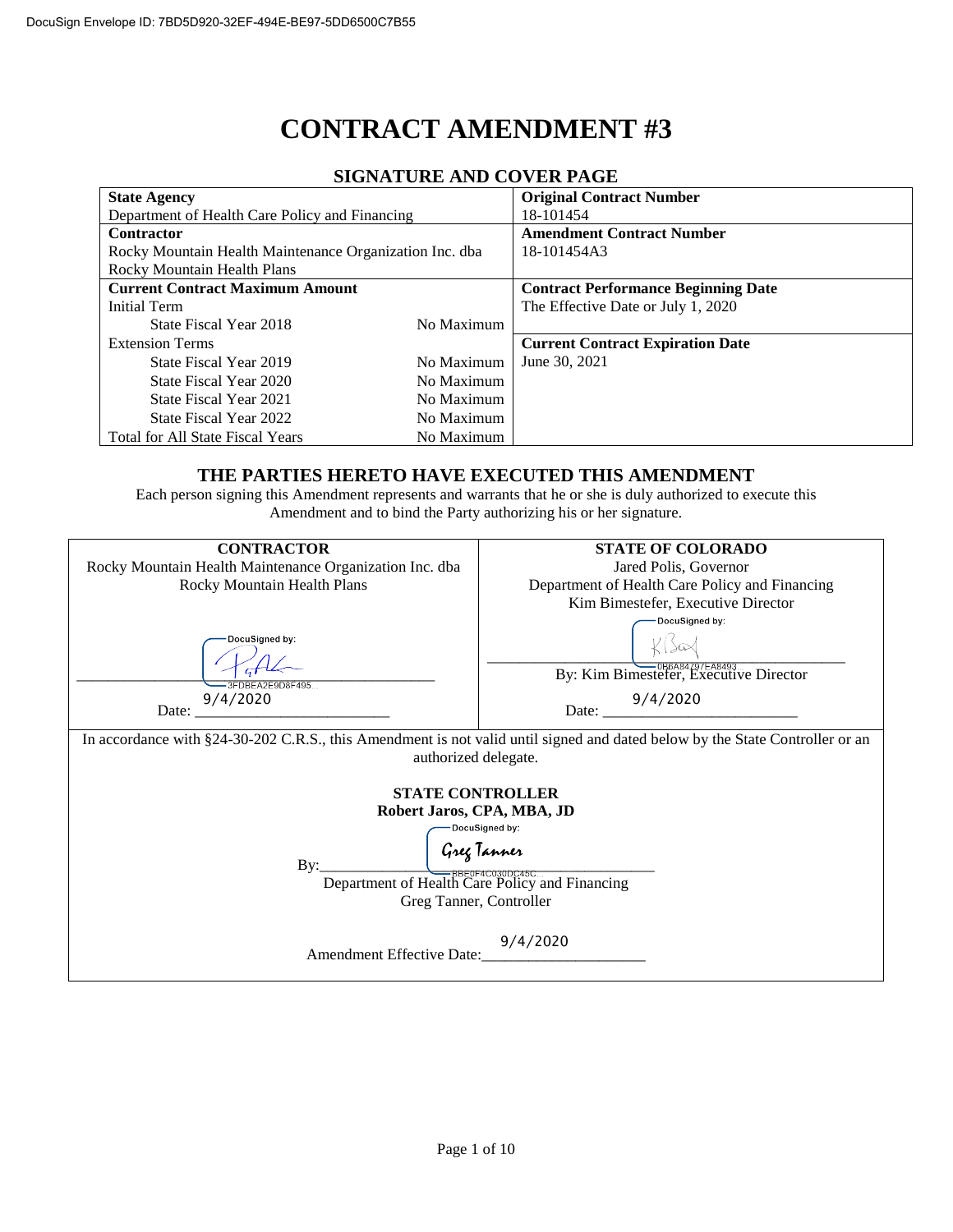# **1. PARTIES**

This Amendment (the "Amendment") to the Original Contract shown on the Signature and Cover Page for this Amendment (the "Contract") is entered into by and between the Contractor and the State.

### **2. TERMINOLOGY**

Except as specifically modified by this Amendment, all terms used in this Amendment that are defined in the Contract shall be construed and interpreted in accordance with the Contract.

#### **3. AMENDMENT EFFECTIVE DATE AND TERM**

A. Amendment Effective Date

This Amendment shall not be valid or enforceable until the Amendment Effective Date shown on the Signature and Cover Page for this Amendment. The State shall not be bound by any provision of this Amendment before that Amendment Effective Date, and shall have no obligation to pay Contractor for any Work performed or expense incurred under this Amendment either before or after of the Amendment term shown in **[§3.B](#page--1-0)** of this Amendment.

B. Amendment Term

The Parties' respective performances under this Amendment and the changes to the Contract contained herein shall commence on the Amendment Effective Date shown on the Signature and Cover Page for this Amendment and shall terminate on the termination of the Contract or June 30, 2021, whichever is earlier.

#### **4. PURPOSE**

The purpose of the Original Contract is to set forth the terms under which the Contractor will serve as one of Colorado's Children's Basic Health Plan program (CHP+) Managed Care Organizations (MCOs) that will provide health care services to CHP+ eligible members. The purpose of the Amendment is to revise Exhibit B-1 Statement of Work.

# **5. MODIFICATIONS**

The Contract and all prior amendments thereto, if any, are modified as follows:

Exhibit B-1, Statement of Work is modified as follows:

**A.** Section 6, Client Eligibility, Subsections 6.7, 6.7.1 and 6.7.1.5 are modified as follows:

6.7. Identification Cards, Provider Directory, Formulary, and Member Handbook.

6.7.1. Upon notification by the Department of a Member's enrollment in the Contractor's plan, annually, and upon Member's request, the Contractor shall furnish each Member the information specified in 42.C.F.R. §438.10, in both electronic and paper format when appropriate and:

6.7.1.5. Formulary information, including which medications are covered (both generic and name brand) and the tier for each medication.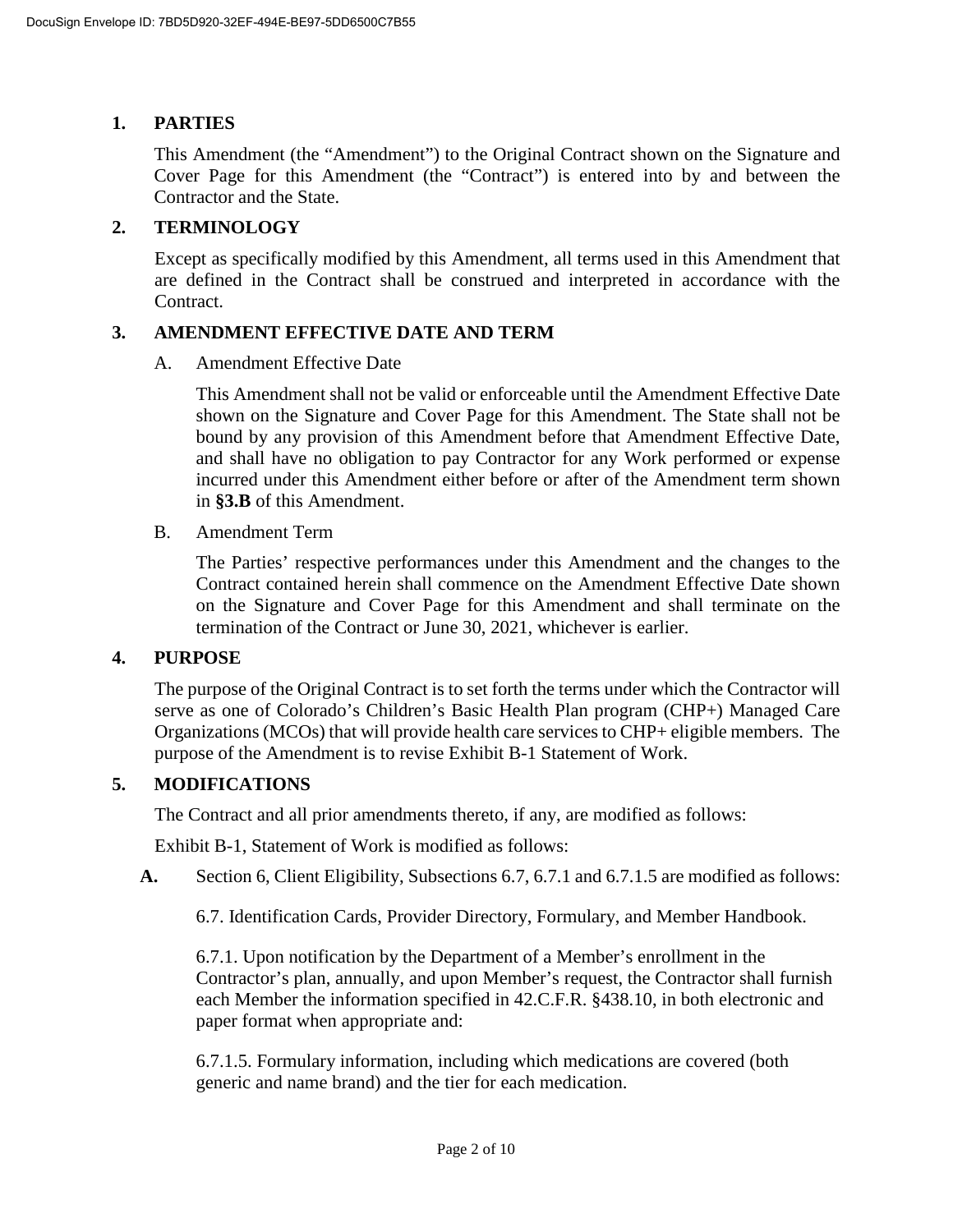**B.** Section 7 Customer Service, Subsection 7.13 is modified as follows:

Subsection 7.13.3 is added as follows:

7.13.3 In establishing and maintaining the network adequacy standards, the Contractor considers:

7.13.3.1 The anticipated CHP+ enrollment.

7.13.3.2 The expected utilization of services, taking into consideration the characteristics and health care needs of specific CHP+ populations represented in the Contractor's service area.

7.13.3.3 The numbers, types and specialties of network providers required to furnish the contracted CHP+ services.

7.13.3.4 The number of network providers accepting/not accepting new CHP+ members.

7.13.3.5 The geographic location of providers in relationship to where CHP+ members live, considering distance, travel time, and means of transportation used by members.

7.13.3.6 The ability of providers to communicate with limited English proficient members in their preferred language.

7.13.3.7 The ability of network providers to ensure physical access, reasonable accommodations, culturally competent communications and accessible equipment for members with physical or mental disabilities.

7.13.3.8 The availability or triage lines or screening systems, as well as use of telemedicine, e-visits, and/or other technology solutions.

**C.** Section 8, Covered Services is modified to add the following Subsections:

8.6.3 Contractor shall ensure providers are scheduling non-symptomatic well care physical examinations/mental wellness checkups within thirty (30) calendar days unless an appointment is required sooner to ensure the recommended screenings in accordance with the American Academy of Pediatrics (AAP) accepted Bright Futures schedule and all U.S. Preventative Services Task Force (USPSTF) behavioral health recommendations with a Grade of A or B.

8.6.6.1 In accordance with  $2103(c)(5)$  of the Social Security Act, Contractor shall cover Medication Assistance Treatment (MAT) for Opioid Use Disorders (OUDs) and tobacco cessation.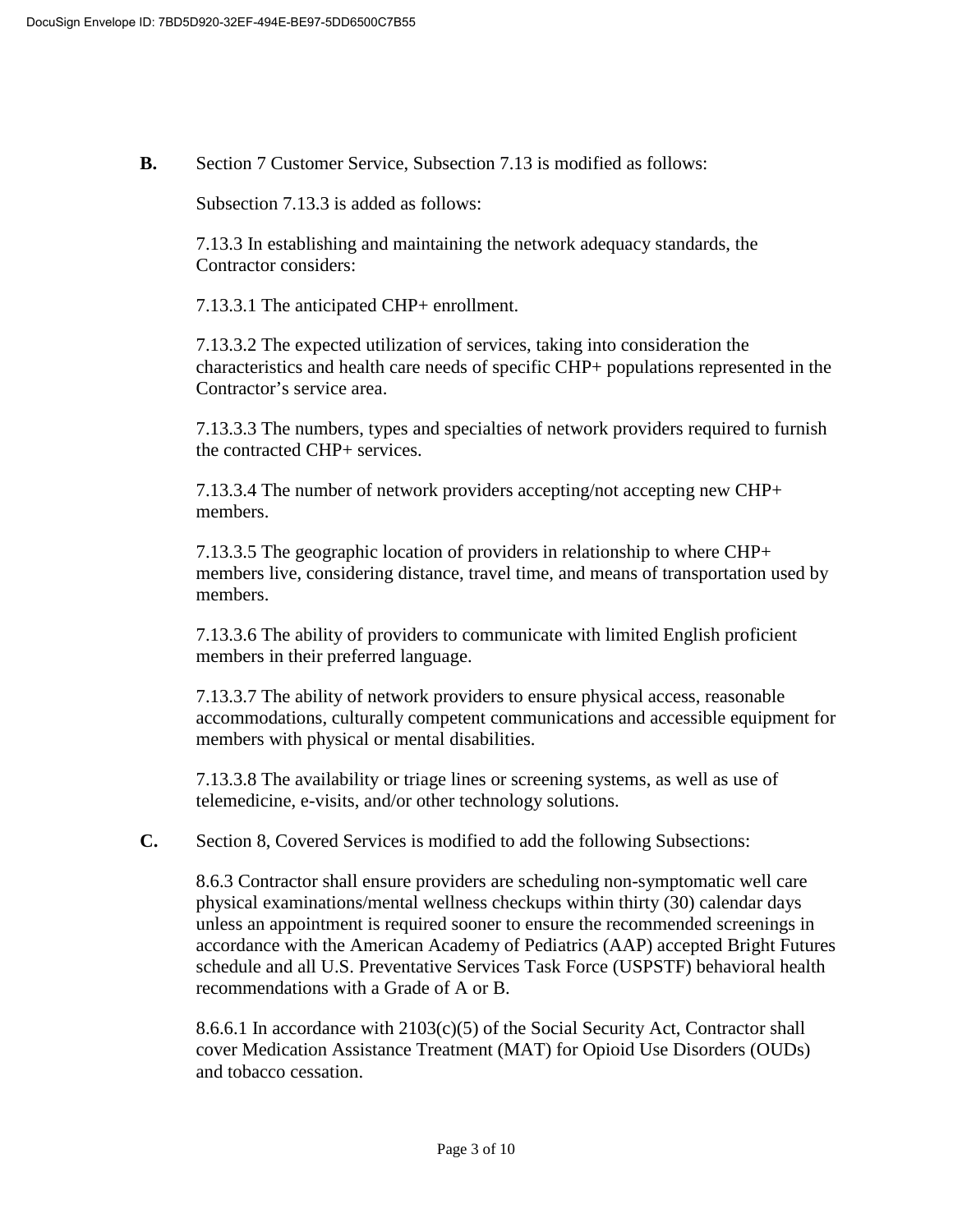8.15.4.1.1 In accordance with CRS 10-16-139(5) The Contractor shall include coverage and reimbursement for behavioral health screenings using a validated screening tool for behavioral health; coverage and reimbursement may be no less extensive than the coverage and reimbursement for the annual physical examination.

8.15.4.1.2 In accordance with 2103(c)(5) of the Social Security Act, Contractor shall identify a strategy to facilitate the used of validated behavioral health clinical assessment tools for the purpose of determining a diagnosis, evaluated the current level of functioning and develop treatment recommendations.

8.15.4.4 The Contractor may place appropriate limits on services for utilization control, provided that any financial requirement or treatment limitation applied to mental health or SUD benefits in any classification is no more restrictive than the predominant financial requirement or treatment limitation of that type applied to substantially all medical/surgical benefits in the same classification furnished to members (whether or not the benefits are furnished by the same Contractor).

8.15.4.5 The Contractor must ensure that the diagnosis of an intellectual or developmental disability, a neurological or neurocognitive disorder, or a traumatic brain injury does not preclude an individual from receiving a covered behavioral health (BH) service.

8.15.4.6 The Contractor covers all medically necessary covered treatments for covered BH diagnoses regardless of any co-occurring conditions.

8.18.4 In accordance with CRS 25.5.5-422.2. on or after January 1, 2020, the Contractor shall not:

8.18.4.1 Impose any prior authorization requirements on any prescription medication approved by the Food and Drug Administration (FDA) for the treatment of substance use disorders.

8.18.4.2 Impose any step therapy requirements as a prerequisite to authorizing coverage for a prescription medication approved by the FDA for the treatment of substance use disorders.

8.18.4.3 Exclude coverage for any prescription medication approved by the FDA for the treatment of substance use disorders and any associated counseling or wraparound services solely on the grounds that the medication and services were court ordered.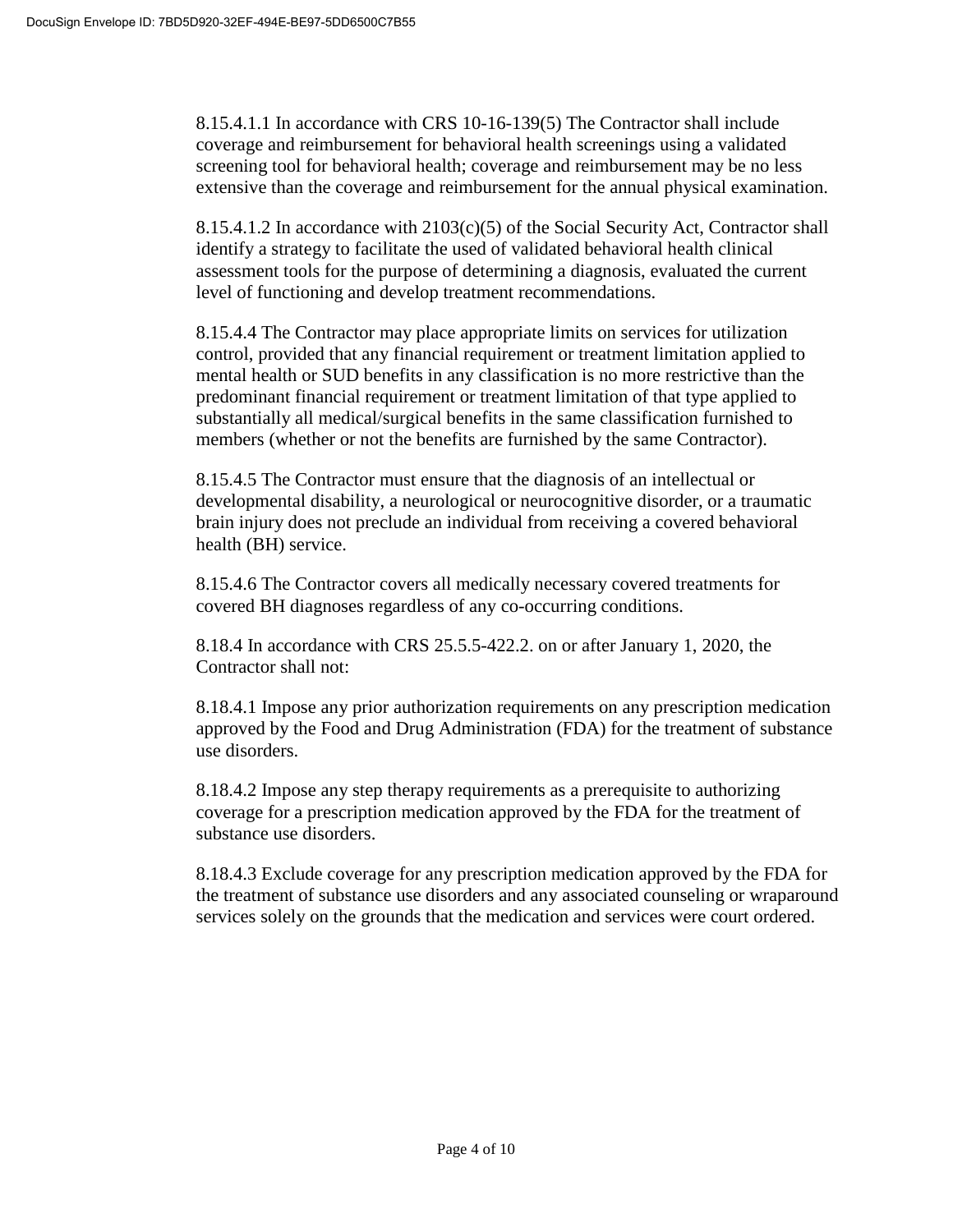**D.** Section 10 Service Delivery is modified as follows:

Subsection 10.2.1.22.1 Routine physicals is hereby deleted in its entirety and replaced with the following:

10.2.1.22.1 Routine well care/physicals/mental wellness checkups.

Behavioral Health Network Time and Distance Table is moved from Subsection 10.2.1.11 to Subsection 10.2.1.13.2.

Subsection 10.2.4.2 is hereby deleted in its entirety and replaced with the following:

10.2.4.2 Contractor must establish mechanisms to ensure all network providers comply with the timely access requirements to ensure compliance with 42 C.F.R.  $§438.206(c)(1)(vi)$  and (v).

Subsection 10.5.3.1.2 is hereby deleted in its entirety and replaced with the following:

10.5.3.1.2 The Contractor shall conduct an initial screening of each Member's needs within 90 days of the effective date of enrollment.

10.5.3.1.2.1 The Contractor shall make subsequent attempts to conduct an initial screening of each Member's needs if the initial attempt to contact the Member is unsuccessful.

10.5.3.1.2.2 Develop an individual treatment plan as necessary based on the needs assessment and to avoid duplication of treatment.

**E.** Section 11 Compliance is modified as follows:

Subsection 11.1.2.2 is added as follows:

11.1.2.2 In accordance with 42 C.F.R. 438.210(e), Contractor must ensure compensation to individuals or entities that conduct utilization management activities is not structured so as to provide incentives for the individual or entity to deny, limit, or discontinue medically necessary services to any enrollee.

Subsection 11.1.12 is hereby deleted in its entirety and replaced with the following:

11.1.12 Expedited authorization decisions must provide notice as expeditiously as the Member's health condition requires and no later than seventy-two (72) hours after receipt of the request for service. Contractor may extend the seventy-two (72) hour time frame by up to fourteen (14) calendar days if:

**F.** Section 14 Member and Provider issues is modified as follows:

Subsection 14.1.3.15 is modified to add the following: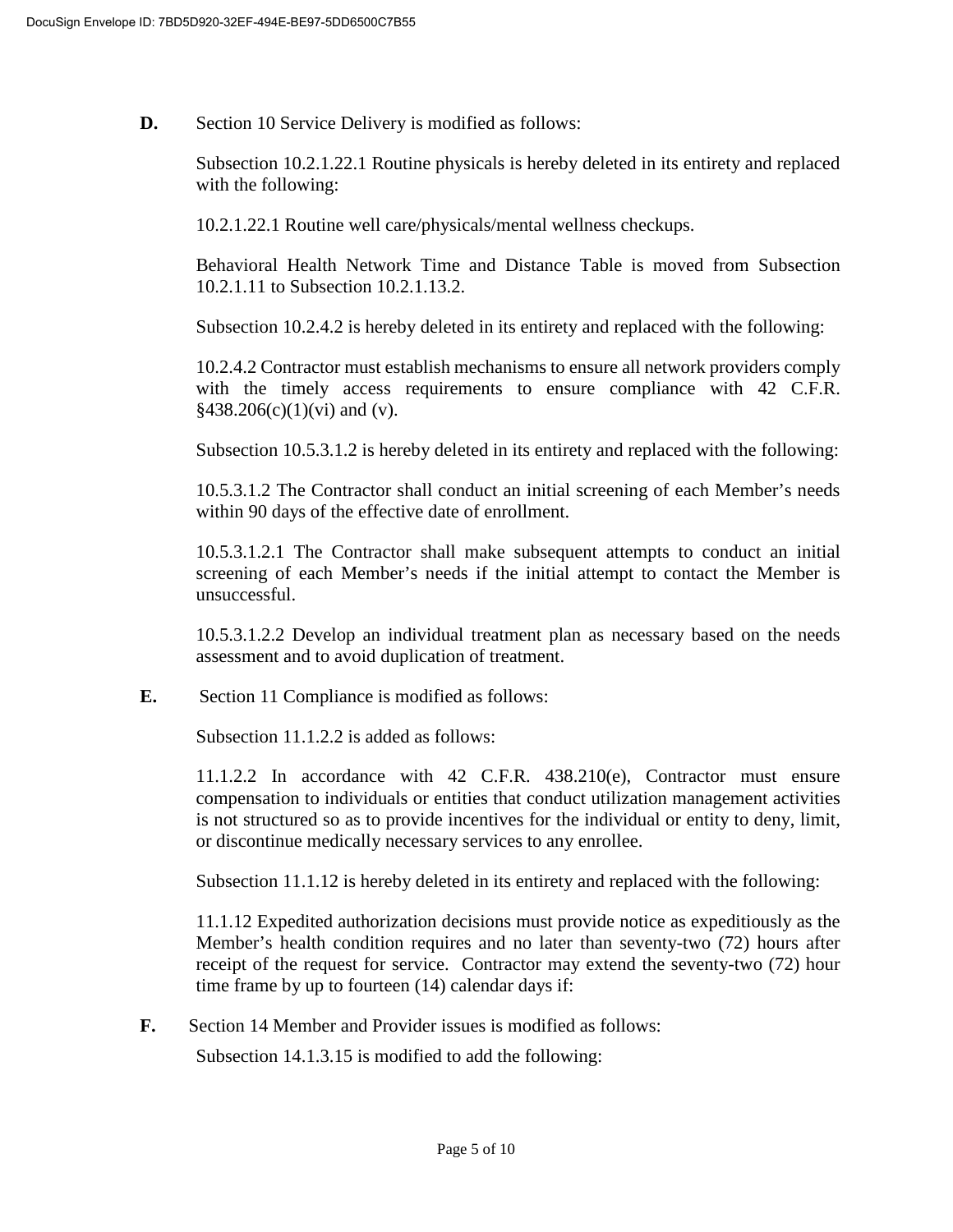14.1.3.15.1.13 Notice of adverse benefit determination for denial of behavioral, mental health, or SUD benefits includes, in plain language:

14.1.3.15.1.13.1 A statement explaining that Members are protected under the Federal Mental Health Parity and Addiction Equity Act (MHPAEA), which provides that limitations placed on access to medical and surgical benefits.

14.1.3.15.1.13.2 A statement providing information about contacting the office of the ombudsman for BH care if the Member believes his or her rights under the MHPAEA have been violated.

14.1.3.15.1.13.3 A statement specifying that Members are entitled, upon request to the Contractor and free of charge, to a copy of the medical necessity criteria for any behavioral, mental, and SUD benefit.

Subsection 14.1.4.1.1.1 is added as follows:

14.1.4.1.1.1. Contractor is required to inform providers and subcontractors about enrollee grievance, appeal and state review rights, state review procedures and timeframes at the time they enter the contract.

Subsection 14.1.5.1.1 is added as follows:

14.1.5.1.1 Contractor is required to inform providers and subcontractors about enrollee grievance, appeal and state review rights, state review procedures and timeframes at the time they enter the contract.

**G**. Section 15 Reporting is modified as follows:

Subsection 15.3.3.1 is hereby deleted and replaced with the following:

15.3.3.1 DELIVERABLE: Network Capacity and Services Report

Subsection 15.3.3.2 is hereby deleted and replaced with the following

15.3.3.2 DUE: Quarterly, January  $30<sup>th</sup>$ , April  $30<sup>th</sup>$ , July  $31<sup>st</sup>$ , and October 30th

**H.** Section 16 Reimbursement is modified as follows:

Subsection 16.4.1 is hereby deleted in its entirety and replaced with the following:

16.4.1 The Contractor agrees, in accordance with Federal regulations (42. C.F.R. 457.1226, cross referencing to 42.C.F.R. 438.106), managed care organizations (MCOs) must not hold the Member liable for the following:

16.4.1.1 The MCO's debts, in the event of the entity's solvency.

16.4.1.2 Covered services provided to the enrollee for which the State does not pay the MCO or for which the State, MCO does not pay the individual or the health care provider that furnished the services under a contractual, referral or other arrangement.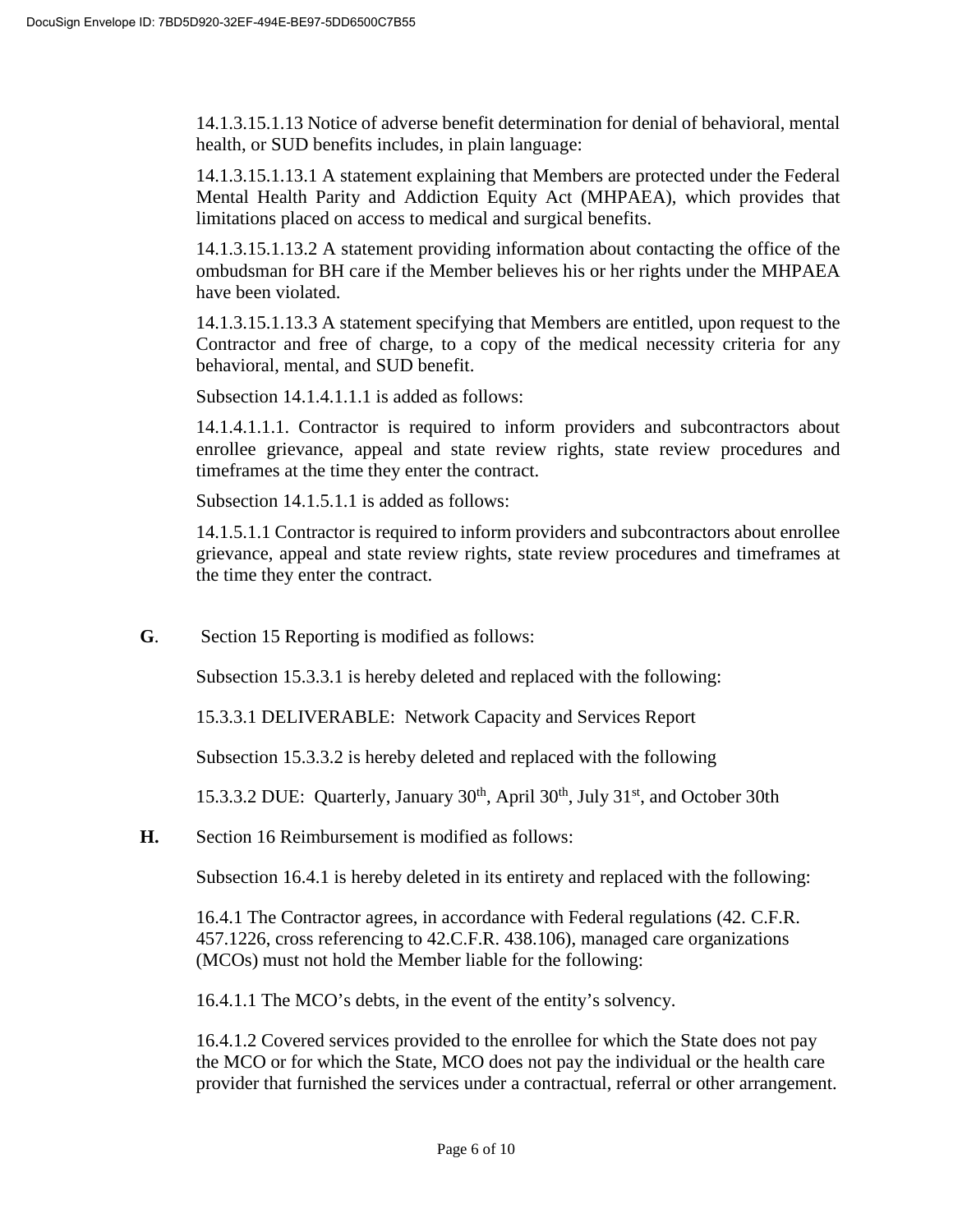16.4.1.3 Payments for covered services furnished under a contract, referral or other arrangement that are in excess of the amount the enrollee would owe if the MCO covered the services directly.

Subsection 16.5.1.2.4.3 is added as follows:

16.5.1.2.4.3 The Contractor shall compile an Audited Annual Financial Statement that includes, at a minimum, the following:

16.5.1.2.4.3.1 Annual internal financial statements, including balance sheet and income statement.

16.5.1.2.4.3.2 Audited annual financial statements prepared in accordance with Statutory Accounting Principles (SAP). The audited annual financial statements must be certified by an independent public accountant and the Contractor's Chief Financial Officer or their designee.

16.5.1.2.4.4 The Contractor shall submit their Audited Annual Financial Statement that covers the entirety of the previous State Fiscal Year to the Department in a format approved by the Department for review and approval. If format changes are required by the Department, the Department will provide sixty (60) days advance notice to the Contractor prior to requiring the implementation of the requested changes.

16.5.1.2.4.4.1 DELIVERABLE: Audited Annual Financial Statement

16.5.1.2.4.4.2 DUE: No later than six (6) months from the end of the Contractor's fiscal year that the statement covers. Any changes to the Contractor's fiscal year shall be reported to the Department at least sixty (60) days prior to implementation.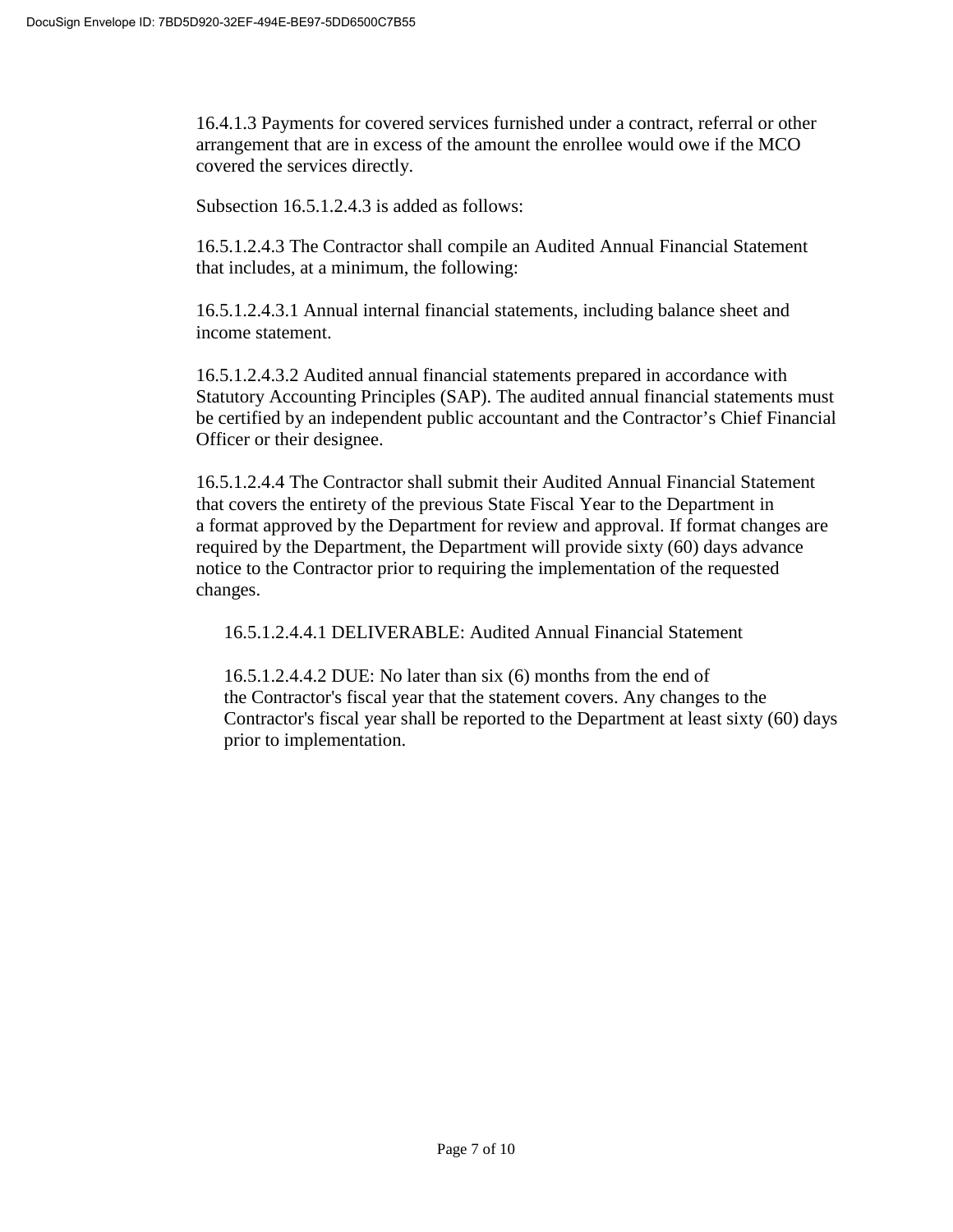**I.** Section 19 Additional Federal Requirements is modified as follows:

Subsection 19.1.3 is added as follows:

19.1.3 If the Department learns that a Contractor has a prohibited relationship with a person or entity who is debarred, suspended, or otherwise excluded from participation in any federal health care programs, the Department:

19.1.3.1 Must notify the Secretary of the Department of Health and Human Services (Secretary) of the noncompliance.

19.1.3.2 May continue an existing agreement with the Contractor unless the Secretary directs otherwise.

19.1.3.3 May not renew or extend the existing agreement with the Contractor unless the Secretary provides to the Department and to Congress a written statement describing compelling reasons that exist for renewing or extending the agreement despite the prohibited affiliation.

**J.** Section 22 is added as follows:

Section 22 - State Managed Care Network

22.1 The Contractor shall ensure the successful transition of all necessary functions of the State Managed Care Network (SMCN) to the Contractor in accordance with the guidance and timeline provided by the Department. Transition activities shall include, but are not limited to, the following:

22.1.1 Configuring systems and key operations

22.1.2 Updating Member and provider communications for Department approval. Communications shall include, but are not limited to:

22.1.2.1 Member handbook

22.1.2.2 Member ID cards

22.1.2.3 Member letters

22.1.2.4 Contractor website

22.1.2.5 Provider manuals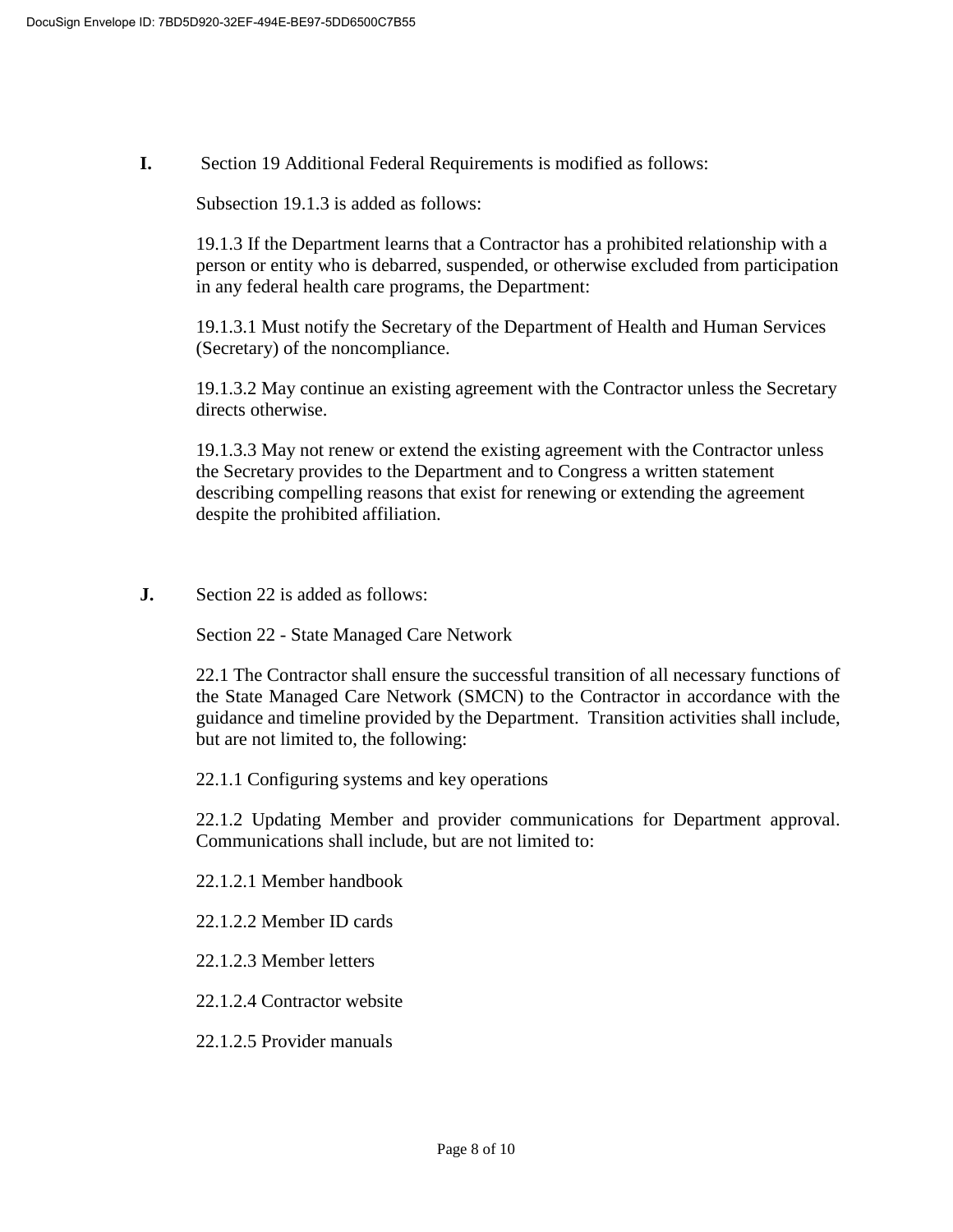22.1.3 Training member service and provider outreach centers to answer stakeholder questions regarding the transition of SMCN functions.

22.1.4 Updating provider contracting activities, as necessary, to ensure continuity of care.

22.1.5 Providing documentation, reports, data, records, systems, deliverables and other information requested by the Department to prepare for the transition.

22.1.6 Participating in an operational readiness review.

22.1.7 Participating in any other activities reasonably necessary to prepare for transition.

**K.** Section 23 is added as follows:

Section 23 – Contract Alignment and Revision

23.1 The Contractor acknowledges the need to continually improve the CHP+ program and provisions of the Contract.

23.2 The Contractor shall collaborate with the Department to revise the Contract to enhance performance standards and more closely align with the Department's goals related to improving member health outcomes, quality, and affordability through controlling program costs. Contract revisions shall include, but are not limited to, the following areas:

23.2.1 The consistent application of evidence-based programs that will improve member health and cost management for targeted conditions and populations.

23.2.2 The development and implementation of cost trend goals.

22.2.3 The development and implementation of quality outcome metrics.

23.3 The Contractor shall collaborate with the Department to improve encounter data and flat file submission.

**L**. Exhibit C Rates is added as follows:

# I. **CAPITATION RATES**

State Fiscal Year 2020-21 rates will be effective on the later of the Effective Date or July 1, 2020.

The Contractor shall earn the following monthly capitation rate payments shown in the following table, adjusted by age and poverty level of the client's family.